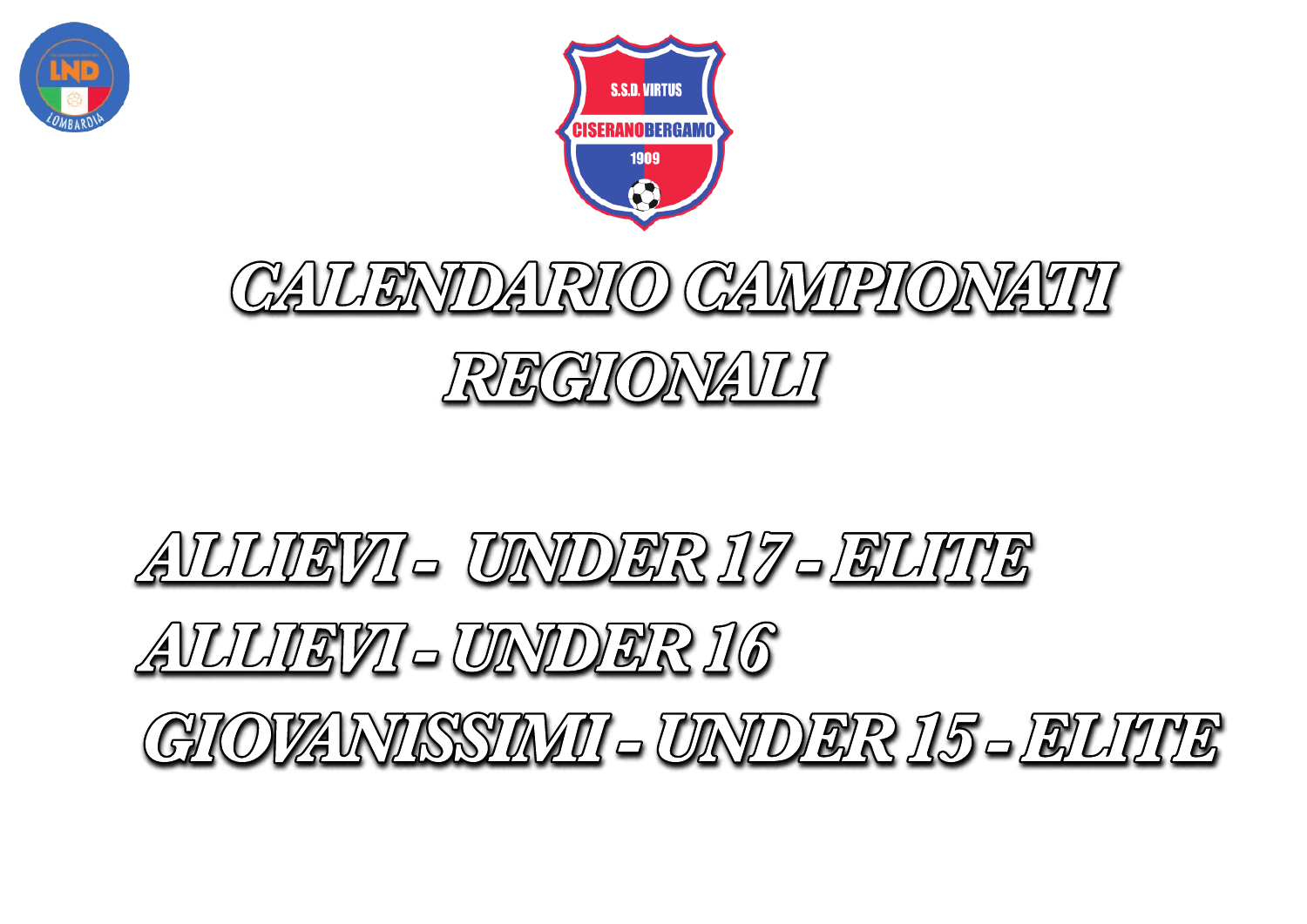ALLIEVI REG.LI UNDER 17 ELITE GIRONE: B

 $\Delta \omega$ 

\_\_\_\_\_\_\_\_\_\_\_\_\_\_\_\_\_\_\_\_\_ ! RITORNO: 22/03/20 I

| ANDATA: 8/09/19 !                                                                                                                                                                                                                                                                                                                                                                                     | ! RITORNO: 12/01/20 I I ANDATA: 13/10/19 !<br>! RITORNO: 16/02/20 I I ANDATA: 17/11/19 !<br>ORE: 10:15 ! 1 GIORNATA ! ORE: 10:15 I I ORE: 10:15 ! 6 GIORNATA ! ORE: 10:15 I I ORE: 10:15 ! 11 GIORNATA ! ORE: 10:15                                                                                                                                                                                                                                                                                                                                                                                                                                                   | ! RITORNO: 22/03/20 I                                                                                                                                                                                                                                                                                                                                                                                                 |
|-------------------------------------------------------------------------------------------------------------------------------------------------------------------------------------------------------------------------------------------------------------------------------------------------------------------------------------------------------------------------------------------------------|-----------------------------------------------------------------------------------------------------------------------------------------------------------------------------------------------------------------------------------------------------------------------------------------------------------------------------------------------------------------------------------------------------------------------------------------------------------------------------------------------------------------------------------------------------------------------------------------------------------------------------------------------------------------------|-----------------------------------------------------------------------------------------------------------------------------------------------------------------------------------------------------------------------------------------------------------------------------------------------------------------------------------------------------------------------------------------------------------------------|
| - VIGHENZI CALCIO<br>CALCIO BRUSAPORTO<br>- OLGINATESE<br>CILIVERGHE MAZZANO<br>$-$ CISANESE<br>FOLGORE CARATESE A.S.D.<br>- VIRTUSCISERANOBERGAMO1909<br>PAVONIANA GYMNASIUM<br>- LUCIANO MANARA<br>PONTE SAN PIETRO SSDARL<br>- TRITIUM CALCIO 1908<br>SPORTING FRANCIACORTA ARL<br>I TREVIGLIESE A.S.D.<br>- VIS NOVA GIUSSANO<br>- SCANZOROSCIATE CALCIO<br>UESSE SARNICO 1908                    | - TREVIGLIESE A.S.D.<br>I CALCIO BRUSAPORTO<br>I I CISANESE<br>- UESSE SARNICO 1908<br>I I FOLGORE CARATESE A.S.D.<br>- PAVONIANA GYMNASIUM<br>T T TJUCTANO MANARA<br>- CILIVERGHE MAZZANO<br>I I OLGINATESE<br>- PONTE SAN PIETRO SSDARL<br>I I VIGHENZI CALCIO<br>- SPORTING FRANCIACORTA ARL I I UESSE SARNICO 1908<br>I I VIRTUSCISERANOBERGAMO1909<br>- SCANZOROSCIATE CALCIO<br>I I VIS NOVA GIUSSANO<br>- TRITIUM CALCIO 1908                                                                                                                                                                                                                                  | - PONTE SAN PIETRO SSDARL<br>I I CILIVERGHE MAZZANO<br>I I LUCIANO MANARA<br>- OLGINATESE<br>- FOLGORE CARATESE A.S.D.<br>I I SCANZOROSCIATE CALCIO<br>I I SPORTING FRANCIACORTA ARL<br>- TREVIGLIESE A.S.D.<br>I I TRITIUM CALCIO 1908<br>- CALCIO BRUSAPORTO<br>- PAVONIANA GYMNASIUM<br>- CISANESE<br>I I VIRTUSCISERANOBERGAMO1909<br>- VIGHENZI CALCIO<br>T T VTS NOVA GTUSSANO                                  |
| ANDATA: $15/09/19$ ! (RITORNO: $19/01/20$ I ANDATA: $20/10/19$ !                                                                                                                                                                                                                                                                                                                                      | ORE: 10:15 ! 2 GIORNATA ! ORE: 10:15 I IORE: 10:15 ! 7 GIORNATA ! ORE: 10:15 I IORE: 10:15 ! 12 GIORNATA ! ORE: 10:15                                                                                                                                                                                                                                                                                                                                                                                                                                                                                                                                                 | ! RITORNO: 23/02/20 I I ANDATA: 24/11/19 !<br>! RITORNO: 29/03/20 I                                                                                                                                                                                                                                                                                                                                                   |
| - CALCIO BRUSAPORTO<br>CISANESE<br>- TREVIGLIESE A.S.D.<br>LUCIANO MANARA<br>OLGINATESE<br>- FOLGORE CARATESE A.S.D.<br>SCANZOROSCIATE CALCIO<br>- SPORTING FRANCIACORTA ARL<br>- CILIVERGHE MAZZANO<br>TRITIUM CALCIO 1908<br>- PONTE SAN PIETRO SSDARL<br>VIGHENZI CALCIO<br>- UESSE SARNICO 1908<br>VIRTUSCISERANOBERGAMO1909<br>VIS NOVA GIUSSANO<br>- PAVONIANA GYMNASIUM                        | I CILIVERGHE MAZZANO<br>- VIGHENZI CALCIO<br>I I PAVONIANA GYMNASIUM<br>- CALCIO BRUSAPORTO<br>I I SCANZOROSCIATE CALCIO<br>- VIS NOVA GIUSSANO<br>I I SPORTING FRANCIACORTA ARL<br>- CISANESE<br>I I TREVIGLIESE A.S.D.<br>- PONTE SAN PIETRO SSDARL<br>I I TRITIUM CALCIO 1908<br>- LUCIANO MANARA<br>I I UESSE SARNICO 1908<br>- FOLGORE CARATESE A.S.D.<br>I I VIRTUSCISERANOBERGAMO1909 (- OLGINATESE                                                                                                                                                                                                                                                            | I CALCIO BRUSAPORTO<br>- SCANZOROSCIATE CALCIO<br>I I CISANESE<br>- VIS NOVA GIUSSANO<br>- VIRTUSCISERANOBERGAMO1909<br>I I FOLGORE CARATESE A.S.D.<br>- UESSE SARNICO 1908<br>I I OLGINATESE<br>- SPORTING FRANCIACORTA ARL<br>I I PAVONIANA GYMNASIUM<br>I I PONTE SAN PIETRO SSDARL<br>- TRITIUM CALCIO 1908<br>- CILIVERGHE MAZZANO<br>I I TREVIGLIESE A.S.D.<br>I I VIGHENZI CALCIO<br>- LUCIANO MANARA          |
| ! RITORNO: 26/01/20 I I ANDATA: 27/10/19 !<br>ANDATA: 22/09/19 !<br>ORE: 10:15 ! 3 GIORNATA ! ORE: 10:15                                                                                                                                                                                                                                                                                              | ! RITORNO: 1/03/20 I I ANDATA: 1/12/19 !<br>I I ORE: 10:15 ! 8 G I OR N A T A ! ORE: 10:15                                                                                                                                                                                                                                                                                                                                                                                                                                                                                                                                                                            | ! RITORNO: 5/04/20 I<br>I I ORE: 10:15 ! 13 G I OR N A T A ! ORE: 10:15                                                                                                                                                                                                                                                                                                                                               |
| - FOLGORE CARATESE A.S.D.<br>CALCIO BRUSAPORTO<br>- SCANZOROSCIATE CALCIO<br>CILIVERGHE MAZZANO<br>- LUCIANO MANARA<br>PAVONIANA GYMNASIUM<br>$-$ CTSANESE<br>PONTE SAN PIETRO SSDARL<br>VIRTUSCISERANOBERGAMO1909<br>SPORTING FRANCIACORTA ARL<br>- VIGHENZI CALCIO<br>TREVIGLIESE A.S.D.<br>- OLGINATESE<br>TRITIUM CALCIO 1908<br>- VIS NOVA GIUSSANO II I VIS NOVA GIUSSANO<br>UESSE SARNICO 1908 | - UESSE SARNICO 1908<br>I I CALCIO BRUSAPORTO<br>I I CISANESE<br>- CILIVERGHE MAZZANO<br>I I FOLGORE CARATESE A.S.D.<br>- SPORTING FRANCIACORTA ARL I I SCANZOROSCIATE CALCIO<br>I I LUCIANO MANARA<br>- SCANZOROSCIATE CALCIO<br>I I OLGINATESE<br>- TREVIGLIESE A.S.D.<br>I I PONTE SAN PIETRO SSDARL<br>- PAVONIANA GYMNASIUM<br>I I VIGHENZI CALCIO<br>- TRITIUM CALCIO 1908<br>- VIRTUSCISERANOBERGAMO1909 I I VIS NOVA GIUSSANO                                                                                                                                                                                                                                 | I I CILIVERGHE MAZZANO<br>- PAVONIANA GYMNASIUM<br>I I LUCIANO MANARA<br>- CISANESE<br>- PONTE SAN PIETRO SSDARL<br>I I SPORTING FRANCIACORTA ARL<br>- UESSE SARNICO 1908<br>I TRITIUM CALCIO 1908<br>- TREVIGLIESE A.S.D.<br>I I VIGHENZI CALCIO<br>- OLGINATESE<br>- CALCIO BRUSAPORTO<br>I I VIRTUSCISERANOBERGAMO1909<br>- FOLGORE CARATESE A.S.D.                                                                |
|                                                                                                                                                                                                                                                                                                                                                                                                       | .<br>2007 1992 1993 1994/20 1 2008 1994/20 2010 11:00 10:00 10:00 10:00 10:00 10:00 10:00 10:00 10:00 10:00 10:00 1<br>ORE: 10:15 ! 4 GIORNATA ! ORE: 10:15 I IORE: 10:15 ! 9 GIORNATA ! ORE: 10:15 I IORE: 10:15 ! 14 GIORNATA ! ORE: 10:15                                                                                                                                                                                                                                                                                                                                                                                                                          |                                                                                                                                                                                                                                                                                                                                                                                                                       |
| CISANESE<br>- TREVIGLIESE A.S.D.<br>- PONTE SAN PIETRO SSDARL<br>FOLGORE CARATESE A.S.D.<br>- UESSE SARNICO 1908<br>LUCIANO MANARA<br>- CALCIO BRUSAPORTO<br>OLGINATESE<br>SCANZOROSCIATE CALCIO<br>- TRITIUM CALCIO 1908<br>- PAVONIANA GYMNASIUM<br>VIGHENZI CALCIO<br>- CILIVERGHE MAZZANO<br>VIRTUSCISERANOBERGAMO1909<br>VIS NOVA GIUSSANO<br>- SPORTING FRANCIACORTA ARL I I VIS NOVA GIUSSANO  | I I CILIVERGHE MAZZANO<br>- FOLGORE CARATESE A.S.D.<br>I I PAVONIANA GYMNASIUM<br>- TREVIGLIESE A.S.D.<br>I I SCANZOROSCIATE CALCIO<br>- VIGHENZI CALCIO<br>I I SPORTING FRANCIACORTA ARL<br>- CALCIO BRUSAPORTO<br>$ CISANESE$<br>I I TRITIUM CALCIO 1908<br>I I UESSE SARNICO 1908<br>- PONTE SAN PIETRO SSDARL<br>- LUCIANO MANARA<br>I I VIRTUSCISERANOBERGAMO1909<br>- OLGINATESE                                                                                                                                                                                                                                                                                | I I CALCIO BRUSAPORTO<br>- VIS NOVA GIUSSANO<br>I I CISANESE<br>- VIGHENZI CALCIO<br>I I FOLGORE CARATESE A.S.D.<br>- LUCIANO MANARA<br>I I PAVONIANA GYMNASIUM<br>- TRITIUM CALCIO 1908<br>- VIRTUSCISERANOBERGAMO1909<br>I I PONTE SAN PIETRO SSDARL<br>I I SPORTING FRANCIACORTA ARL<br>- OLGINATESE<br>- SCANZOROSCIATE CALCIO<br>I I TREVIGLIESE A.S.D.<br>I I UESSE SARNICO 1908<br>- CILIVERGHE MAZZANO        |
|                                                                                                                                                                                                                                                                                                                                                                                                       | ! RITORNO: 9/02/20 I I ANDATA: 10/11/19 !<br>! RITORNO: 15/03/20 I . I ANDATA: 15/12/19 !<br>ORE: 10:15 ! 5 GIORNATA ! ORE: 10:15 I IORE: 10:15 ! 10 GIORNATA ! ORE: 10:15 I IORE: 10:15 ! 15 GIORNATA ! ORE: 10:15<br>$\mathbb{T}_{\mathbb{Z}} = \mathbb{Z} \cup \mathbb{Z} = \mathbb{Z} \cup \mathbb{Z} = \mathbb{Z} \cup \mathbb{Z} = \mathbb{Z} \cup \mathbb{Z} = \mathbb{Z} \cup \mathbb{Z} = \mathbb{Z} \cup \mathbb{Z} = \mathbb{Z} \cup \mathbb{Z} = \mathbb{Z} \cup \mathbb{Z} = \mathbb{Z} \cup \mathbb{Z} = \mathbb{Z} \cup \mathbb{Z} = \mathbb{Z} \cup \mathbb{Z} = \mathbb{Z} \cup \mathbb{Z} = \mathbb{Z} \cup \mathbb{Z} = \mathbb{Z} \cup \mathbb{Z$ | ! RITORNO: 03/05/20<br>T                                                                                                                                                                                                                                                                                                                                                                                              |
| - VIS NOVA GIUSSANO<br>CILIVERGHE MAZZANO<br>$-CISANESE$<br>PAVONIANA GYMNASIUM<br>- CALCIO BRUSAPORTO<br>PONTE SAN PIETRO SSDARL<br>- OLGINATESE<br>SCANZOROSCIATE CALCIO<br>- LUCIANO MANARA<br>SPORTING FRANCIACORTA ARL<br>TREVIGLIESE A.S.D.<br>- FOLGORE CARATESE A.S.D.<br>- VIRTUSCISERANOBERGAMO1909<br>TRITIUM CALCIO 1908<br>- VIGHENZI CALCIO<br>UESSE SARNICO 1908                       | I I CALCIO BRUSAPORTO<br>- CILIVERGHE MAZZANO<br>I I CISANESE<br>- SCANZOROSCIATE CALCIO<br>I I FOLGORE CARATESE A.S.D.<br>- TRITIUM CALCIO 1908<br>I LUCIANO MANARA<br>- VIS NOVA GIUSSANO<br>I I OLGINATESE<br>- PAVONIANA GYMNASIUM<br>I I PONTE SAN PIETRO SSDARL<br>- SPORTING FRANCIACORTA ARL<br>T<br>I I TREVIGLIESE A.S.D.<br>- UESSE SARNICO 1908<br>I I VIGHENZI CALCIO<br>- VIRTUSCISERANOBERGAMO1909                                                                                                                                                                                                                                                     | I I-CILIVERGHE-MAZZANO--------------SPORTING-FRANCIACORTA-ARL----]<br>I LUCIANO MANARA<br>- CALCIO BRUSAPORTO<br>- CISANESE<br>I I OLGINATESE<br>- PAVONIANA GYMNASIUM<br>I SCANZOROSCIATE CALCIO<br>I I TRITIUM CALCIO 1908<br>- UESSE SARNICO 1908<br>I VIGHENZI CALCIO<br>- FOLGORE CARATESE A.S.D.<br>I I VIRTUSCISERANOBERGAMO1909<br>- TREVIGLIESE A.S.D.<br>I I VIS NOVA GIUSSANO<br>- PONTE SAN PIETRO SSDARL |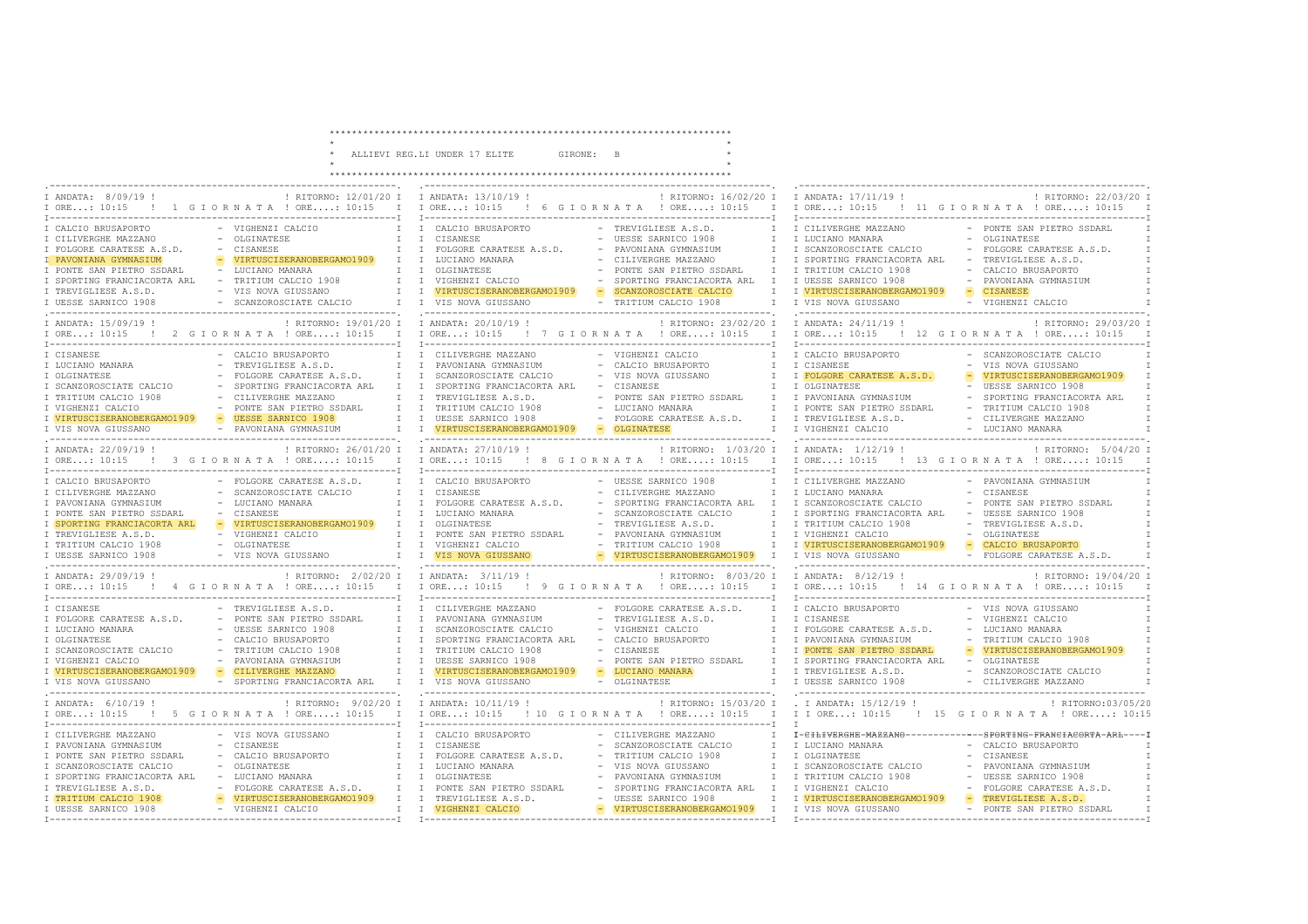| ----------------------------- |             |                |                                            |                        |     |                                                     |             |               |
|-------------------------------|-------------|----------------|--------------------------------------------|------------------------|-----|-----------------------------------------------------|-------------|---------------|
| COMITATO                      | E L E N C O |                | CAMPI<br>DA GIOCO <sup>*</sup>             |                        |     |                                                     |             |               |
| LOMBARDIA<br>$**$             |             |                | GIRONE: B<br>ALLIEVI REG.LI UNDER 17 ELITE |                        |     |                                                     |             |               |
| SOCIETA'                      |             |                | CAMPO  DENOMINAZIONE CAMPO                 | LOCALITA' CAMPO        | ORA | INDIRIZZO                                           | TELEFONO    |               |
|                               |             |                |                                            |                        |     |                                                     |             |               |
| CALCIO BRUSAPORTO             |             |                | 1768   CENTRO SPORT.COMUNALE N.1           | BRUSAPORTO             |     | 10:00   VIA BELVEDERE 1                             | 035 687591  |               |
| CILIVERGHE MAZZANO            |             |                | 1989   C.S.COMUNALE-CAMPO N.2 (E.A.)       | MAZZANO LOC.MOLINETTO  |     | 10:45   VIA MAZZINI, 77                             |             |               |
| FOLGORE CARATESE A.S.D.       |             |                | 1848   COM. "C. CASATI" N. 1- (E.A)        | VERANO BRIANZA         |     | 11:15   VIA D. ALIGHIERI 18                         | 0362 993397 |               |
| PAVONIANA GYMNASIUM           |             |                | 298   C.S. "FRANCESCO ARIENTI" (E.A.)      | <b>BRESCIA</b>         |     | 10:45   VIA SAN DONINO 18/20                        | 0.30        |               |
| PONTE SAN PIETRO SSDARL       |             | 535            | CENTRO SPORTIVO PARROCCHIALE               | CHIGNOLO D'ISOLA       |     | 10:00   VIA ALESSANDRO MANZONI                      | 370 3276942 |               |
| SPORTING FRANCIACORTA ARL     |             |                | 460   C.S.COMUNALE ADRO N.1 (E.A)          | ADRO                   |     | 17:30   VIA TULLIO DANDOLO                          | 030 7997204 | <b>SABATO</b> |
| TREVIGLIESE A.S.D.            |             |                | 1332   C.S. COMUNALE "MACCAGNI" N.2        | TREVIGLIO              |     | $11:00$   VIA AI MALGARI (E.A.)                     | 0363        |               |
| UESSE SARNICO 1908            |             |                | 665   C.S. COMUN. "BORTOLOTTI"1(E.A.)      | SARNICO                |     | $17:15$   VIA OLIMPIA 4                             | 035 911658  | <b>SABATO</b> |
| CISANESE                      |             |                | 2436   CENTRO SPORT.COMUNALE 1             | ROBBTATE               |     | 10:45   VIA DELLE BRIGOLE 8                         | 334 7520497 |               |
| LUCIANO MANARA                |             | $407 \;   \;$  | COMUNALE "FIGLIODONI"                      | BARZANO'               |     | $11:00$   VIA FIGLIODONI - (ERBA ART.)              |             |               |
| OLGINATESE                    |             | 2282           | COMUNALE N.2-(ERBA ARTIF.)                 | OLGINATE               |     | 11:15   VIA DELL'INDUSTRIA                          | 0341 680510 |               |
| SCANZOROSCIATE CALCIO         |             |                | 1630   C.S.COMUNALE N.2 (ERBA ART.)        | SCANZOROSCIATE         |     | 10:30   VIA POLCAREZZO 2                            | 335 7115479 |               |
| TRITIUM CALCIO 1908           |             |                | 55   C.S. COMUNALE CAMPO N.1 (E.A.)        | <b>BREMBATE</b>        |     | 17:00   VIALE TIZIANO VECELLIO(DEROGA)   035 802766 |             | <b>SABATO</b> |
| VIGHENZI CALCIO               |             | $2011$ $\perp$ | COMUNALE "G.B.VIGHENZI"                    | PADENGHE SUL GARDA     |     | $10:00$   VIA POSSERLE $6/8$                        | 030 9900285 |               |
| VIRTUSCISERANOBERGAMO1909     |             |                | 216   COMUNALE "C.P.PIGNA"                 | ALZANO LOMBARDO        |     | 10:00   VIA EUROPA 50                               | 10355516416 |               |
| VIS NOVA GIUSSANO             |             |                | 1570   C.S.C. STEFANO BORGONOVO N. 2       | GIUSSANO (ERBA ARTIF.) |     | 11:00   LARGO DONATORI DI SANGUE 3                  | 0362 851737 |               |
|                               |             |                |                                            |                        |     |                                                     |             |               |

*La Società U.S.D. OLGINATESE potrà utilizzare INDISTINTAMENTE i campi n1 codice 622 e n°2 codice 2282 La Società FC SSD SPORTING FRANCIACORTA ARL potrà utilizzare INDISTINTAMENTE i campi codice 460 (ERBA ARTIFICIALE) e codice 1586 La Società C.S. TREVIGLIESE A.S.D. potrà utilizzare INDISTINTAMENTE i campi n°1 codice 1332 (ERBA ARTIFICIALE) e n°2 codice 1251 e n°3 1331*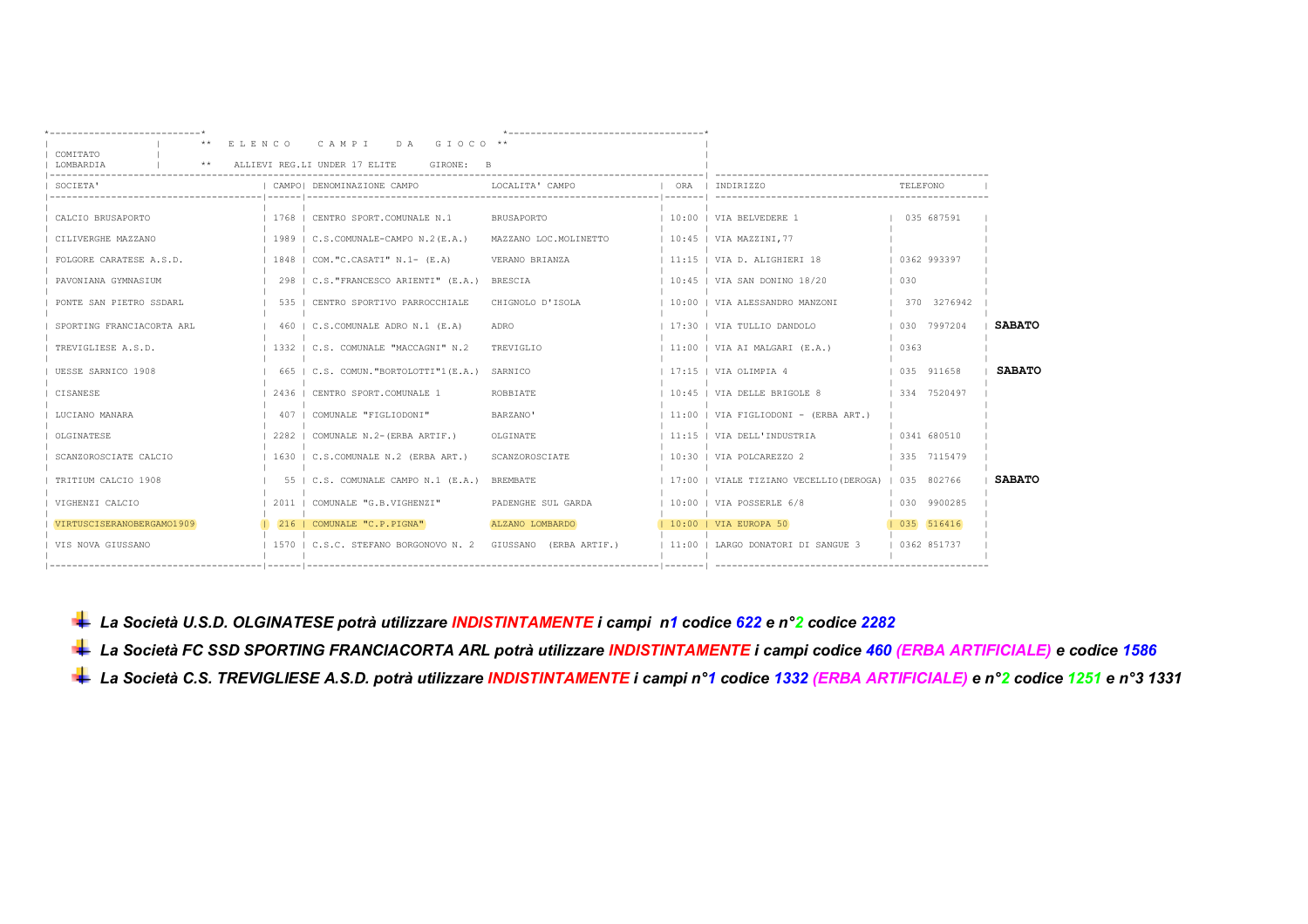- -

 $\omega$  $\star$ 

ALLIEVI REGIONALI UNDER 16 GIRONE: C

|                                                                                                                                                                                                                                                                                                                                                                                                                                                                                                              | ------------------------------                                                                                                                                                                                                                                                                                                                                                                                                                                                                                                                                                                           | ______________________                                                                                                                                                                                                                                                                                                                                                                                                             |
|--------------------------------------------------------------------------------------------------------------------------------------------------------------------------------------------------------------------------------------------------------------------------------------------------------------------------------------------------------------------------------------------------------------------------------------------------------------------------------------------------------------|----------------------------------------------------------------------------------------------------------------------------------------------------------------------------------------------------------------------------------------------------------------------------------------------------------------------------------------------------------------------------------------------------------------------------------------------------------------------------------------------------------------------------------------------------------------------------------------------------------|------------------------------------------------------------------------------------------------------------------------------------------------------------------------------------------------------------------------------------------------------------------------------------------------------------------------------------------------------------------------------------------------------------------------------------|
| ! RITORNO: 12/01/20 I I ANDATA: 13/10/19 !<br>I ANDATA: 8/09/19 !                                                                                                                                                                                                                                                                                                                                                                                                                                            | ! RITORNO: 16/02/20 I<br>IORE: 10:15 ! 1 GIORNATA ! ORE: 10:15 I IORE: 10:15 ! 6 GIORNATA ! ORE: 10:15 I                                                                                                                                                                                                                                                                                                                                                                                                                                                                                                 | I ANDATA: 17/11/19 !<br>! RITORNO: 22/03/20 I<br>I ORE: 10:15 ! 11 G I ORNATA ! ORE: 10:15                                                                                                                                                                                                                                                                                                                                         |
| <b>BRENO</b><br>I ATL. CHIUDUNO GRUMELLESE<br>PONTE SAN PIETRO SSDARL<br>I CALCIO SUZZARA<br>$\mathbb{I}$<br>I CILIVERGHE MAZZANO<br>CALCIO BRUSAPORTO<br>T<br>I DARFO BOARIO S.R.L.SSD.<br>CALCIO MARIO RIGAMONTI<br>$\top$<br>I LEMINE ALMENNO CALCIO<br>GHEDI 1978<br>$\mathsf{T}$<br>I MAPELLO A R.L.<br>VILLA VALLE SSDARL<br>I SCANZOROSCIATE CALCIO<br>- UESSE SARNICO 1908<br>$\mathbb{I}$<br>- VIRTUSCISERANOBERGAMO1909<br>I SPORTING FRANCIACORTA ARL                                             | $\mathbb{I}$<br>CALCIO BRUSAPORTO<br>- CALCIO SUZZARA<br>$\mathbb{I}$<br>CALCIO MARIO RIGAMONTI<br>- ATL. CHIUDUNO GRUMELLESE<br>$\mathbb{I}$<br>DARFO BOARIO S.R.L.SSD.<br>- LEMINE ALMENNO CALCIO<br>T<br>T<br><b>BRENO</b><br>$\mathbb{I}$<br>GHEDI 1978<br>T<br>PONTE SAN PIETRO SSDARL<br>CILIVERGHE MAZZANO<br>$\mathbb{I}$<br>$\mathbb{I}$<br>$\sim$<br>$\mathbb{I}$<br>SCANZOROSCIATE CALCIO<br>$\sim$<br>SPORTING FRANCIACORTA ARL<br>$\mathbb{I}$<br>UESSE SARNICO 1908<br>- MAPELLO A R.L.<br>$\mathbb{I}$<br>$\mathbf{I}$<br>I I VIRTUSCISERANOBERGAMO1909<br>- VILLA VALLE SSDARL<br>T      | I ATL. CHIUDUNO GRUMELLESE<br>- LEMINE ALMENNO CALCIO<br>I BRENO<br>- DARFO BOARIO S.R.L.SSD.<br>I CILIVERGHE MAZZANO<br>- CALCIO SUZZARA<br>I GHEDI 1978<br>CALCIO MARIO RIGAMONTI<br>I MAPELLO A R.L.<br>- SPORTING FRANCIACORTA ARL<br>I PONTE SAN PIETRO SSDARL<br>- CALCIO BRUSAPORTO<br>I VILLA VALLE SSDARL<br>- SCANZOROSCIATE CALCIO<br>- UESSE SARNICO 1908<br>I VIRTUSCISERANOBERGAMO1909                               |
| I ANDATA: 15/09/19 !<br>! 2 GIORNATA ! ORE: 10:15<br>$\mathbb{I}$<br>T ORE: 10:15                                                                                                                                                                                                                                                                                                                                                                                                                            | ! RITORNO: 19/01/20 I I ANDATA: 20/10/19 !<br>! RITORNO: 23/02/20 I I ANDATA: 24/11/19 !<br>I ORE: 10:15<br>! 7 GIORNATA ! ORE: 10:15<br>$\mathbf{I}$                                                                                                                                                                                                                                                                                                                                                                                                                                                    | ! RITORNO: 29/03/20 I<br>I ORE: 10:15 ! 12 G I ORNATA ! ORE: 10:15                                                                                                                                                                                                                                                                                                                                                                 |
| I BRENO<br>- MAPELLO A R.L.<br>I CALCIO BRUSAPORTO<br>DARFO BOARIO S.R.L.SSD.<br>$\mathbb{I}$<br>I CALCIO MARIO RIGAMONTI<br>$\top$<br>SCANZOROSCIATE CALCIO<br>I GHEDI 1978<br>ATL. CHIUDUNO GRUMELLESE<br>$\mathsf{T}$<br>I PONTE SAN PIETRO SSDARL<br>T<br>SPORTING FRANCIACORTA ARL<br>I UESSE SARNICO 1908<br>CALCIO SUZZARA<br>$\mathsf{T}$<br>I VILLA VALLE SSDARL<br>CILIVERGHE MAZZANO<br>$\mathbb{I}$<br>I VIRTUSCISERANOBERGAMO1909<br>LEMINE ALMENNO CALCIO                                      | I ATL. CHIUDUNO GRUMELLESE<br>- DARFO BOARIO S.R.L.SSD.<br>$\top$<br><b>BRENO</b><br>VIRTUSCISERANOBERGAMO1909<br>$\mathbb{I}$<br>$\mathbb{I}$<br>T<br>CILIVERGHE MAZZANO<br>UESSE SARNICO 1908<br>$\top$<br>T<br>GHEDI 1978<br>CALCIO BRUSAPORTO<br>T<br>T<br>LEMINE ALMENNO CALCIO<br>SCANZOROSCIATE CALCIO<br>T<br>I MAPELLO A R.L.<br>CALCIO MARIO RIGAMONTI<br>$\mathbf{I}$<br>SPORTING FRANCIACORTA ARL<br>$\mathbb{I}$<br>CALCIO SUZZARA<br>$\mathbf{I}$<br>I VILLA VALLE SSDARL<br>- PONTE SAN PIETRO SSDARL<br>$\mathbb{I}$                                                                     | I CALCIO BRUSAPORTO<br>- ATL. CHIUDUNO GRUMELLESE<br>I CALCIO MARIO RIGAMONTI<br>- VIRTUSCISERANOBERGAMO1909<br>I CALCIO SUZZARA<br>VILLA VALLE SSDARL<br>$-$ GHEDI 1978<br>I DARFO BOARIO S.R.L.SSD.<br>I LEMINE ALMENNO CALCIO<br>- MAPELLO A R.L.<br>$-$ BRENO<br>I SCANZOROSCIATE CALCIO<br>I SPORTING FRANCIACORTA ARL<br>- CILIVERGHE MAZZANO<br>I UESSE SARNICO 1908<br>- PONTE SAN PIETRO SSDARL                           |
| ! RITORNO: 26/01/20 I<br>I ANDATA: 22/09/19 !<br>$\mathbb{I}$<br>I ORE: 10:15 ! 3 G I O R N A T A ! ORE: 10:15                                                                                                                                                                                                                                                                                                                                                                                               | I ANDATA: 27/10/19 !<br>! RITORNO: 1/03/20 I<br>I ORE: 10:15 ! 8 G I O R N A T A ! ORE: 10:15<br>$\mathbb{I}$                                                                                                                                                                                                                                                                                                                                                                                                                                                                                            | I ANDATA: 1/12/19 !<br>! RITORNO: 5/04/20 I<br>I ORE: 10:15 ! 13 G I ORNATA ! ORE: 10:15                                                                                                                                                                                                                                                                                                                                           |
| I ATL. CHIUDUNO GRUMELLESE<br>- VIRTUSCISERANOBERGAMO1909<br>I CALCIO SUZZARA<br>CALCIO MARIO RIGAMONTI<br>$\mathbb{I}$<br>I CILIVERGHE MAZZANO<br><b>BRENO</b><br>$\sim$<br>T<br>I LEMINE ALMENNO CALCIO<br>PONTE SAN PIETRO SSDARL<br>I MAPELLO A R.L.<br>GHEDI 1978<br>DARFO BOARIO S.R.L.SSD.<br>I SCANZOROSCIATE CALCIO<br>$\mathsf{T}$<br>I SPORTING FRANCIACORTA ARL<br>- UESSE SARNICO 1908<br>I VILLA VALLE SSDARL<br>- CALCIO BRUSAPORTO                                                           | I CALCIO BRUSAPORTO<br>- SPORTING FRANCIACORTA ARL<br>T<br>$\mathbb{I}$<br>CALCIO MARIO RIGAMONTI<br>$\mathbb{I}$<br>CILIVERGHE MAZZANO<br>T<br>CALCIO SUZZARA<br>LEMINE ALMENNO CALCIO<br>$\mathbb{I}$<br>T<br>DARFO BOARIO S.R.L.SSD.<br>MAPELLO A R.L.<br>T<br><b>BRENO</b><br>$\mathbb{I}$<br>PONTE SAN PIETRO SSDARL<br>T<br>SCANZOROSCIATE CALCIO<br>- ATL. CHIUDUNO GRUMELLESE<br>T<br>$\mathbb{I}$<br>UESSE SARNICO 1908<br>- VILLA VALLE SSDARL<br>$\mathbb{I}$<br>$-$ GHEDI 1978<br>VIRTUSCISERANOBERGAMO1909<br>T                                                                             | - CALCIO SUZZARA<br>I BRENO<br>I CILIVERGHE MAZZANO<br>LEMINE ALMENNO CALCIO<br>I GHEDI 1978<br>SCANZOROSCIATE CALCIO<br>I MAPELLO A R.L.<br>ATL. CHIUDUNO GRUMELLESE<br>I PONTE SAN PIETRO SSDARL<br>- CALCIO MARIO RIGAMONTI<br>I UESSE SARNICO 1908<br>- CALCIO BRUSAPORTO<br>I VILLA VALLE SSDARL<br>- SPORTING FRANCIACORTA ARL<br>I VIRTUSCISERANOBERGAMO1909<br>- DARFO BOARIO S.R.L.SSD.<br>______________________________ |
| ! RITORNO: 2/02/20 I I ANDATA: 3/11/19 !<br>I ANDATA: 29/09/19 !<br>I ORE: 10:15 ! 4 G I O R N A T A ! ORE: 10:15                                                                                                                                                                                                                                                                                                                                                                                            | ! RITORNO: 8/03/20 I<br>I I ORE: 10:15 ! 9 G I O R N A T A ! ORE: 10:15 I                                                                                                                                                                                                                                                                                                                                                                                                                                                                                                                                | I ANDATA: 8/12/19 !<br>! RITORNO: 19/04/20 I<br>I ORE: 10:15 ! 14 G I ORNATA ! ORE: 10:15                                                                                                                                                                                                                                                                                                                                          |
| - VILLA VALLE SSDARL<br>I BRENO<br>I CALCIO BRUSAPORTO<br>- SCANZOROSCIATE CALCIO<br>$\mathbb{I}$<br>T<br>I CALCIO MARIO RIGAMONTI<br>- SPORTING FRANCIACORTA ARL<br>I DARFO BOARIO S.R.L.SSD.<br>- CALCIO SUZZARA<br>I GHEDI 1978<br>CILIVERGHE MAZZANO<br>$\mathbb{I}$<br>ATL. CHIUDUNO GRUMELLESE<br>I PONTE SAN PIETRO SSDARL<br>- LEMINE ALMENNO CALCIO<br>I UESSE SARNICO 1908<br>$\top$<br>- MAPELLO A R.L.<br>I VIRTUSCISERANOBERGAMO1909<br>_____________________________                           | I ATL. CHIUDUNO GRUMELLESE<br>T<br>- CALCIO SUZZARA<br>$\mathbb{I}$<br><b>BRENO</b><br>$\sim$<br>UESSE SARNICO 1908<br>$\mathbf{I}$<br>$\mathbb{I}$<br>CILIVERGHE MAZZANO<br>DARFO BOARIO S.R.L.SSD.<br>T<br>$\mathbb{I}$<br>GHEDI 1978<br>PONTE SAN PIETRO SSDARL<br>$\mathbb{I}$<br>LEMINE ALMENNO CALCIO<br>SPORTING FRANCIACORTA ARL<br>$\mathbb{I}$<br>$\mathbb{I}$<br>$\mathbb{I}$<br>MAPELLO A R.L.<br>$\mathbf{I}$<br>SCANZOROSCIATE CALCIO<br>VILLA VALLE SSDARL<br>$\sim$<br>CALCIO MARIO RIGAMONTI<br>$\mathbf{I}$<br>$\mathbb{I}$<br>- CALCIO BRUSAPORTO<br>I VIRTUSCISERANOBERGAMO1909<br>T | I ATL. CHIUDUNO GRUMELLESE<br>- CILIVERGHE MAZZANO<br>I CALCIO MARIO RIGAMONTI<br>- UESSE SARNICO 1908<br>I CALCIO SUZZARA<br>$-$ GHEDI 1978<br>I DARFO BOARIO S.R.L.SSD.<br>- PONTE SAN PIETRO SSDARL<br>I LEMINE ALMENNO CALCIO<br>- VILLA VALLE SSDARL<br>I MAPELLO A R.L.<br>- CALCIO BRUSAPORTO<br>- VIRTUSCISERANOBERGAMO1909<br>I SCANZOROSCIATE CALCIO<br>I SPORTING FRANCIACORTA ARL<br>- BRENO                           |
| ! RITORNO: 9/02/20 I<br>I ANDATA: 6/10/19 !<br>T ORE: 10:15<br>! 5 GIORNATA ! ORE: 10:15<br>T                                                                                                                                                                                                                                                                                                                                                                                                                | ! RITORNO: 15/03/20 I I ANDATA: 15/12/19 !<br>I ANDATA: 10/11/19 !<br>I ORE: 10:15 ! 10 G I O R N A T A ! ORE: 10:15<br>T                                                                                                                                                                                                                                                                                                                                                                                                                                                                                | ! RITORNO: 26/04/20 I<br>I ORE: 10:15 ! 15 G I OR N A T A ! ORE: 10:15                                                                                                                                                                                                                                                                                                                                                             |
| I ATL. CHIUDUNO GRUMELLESE<br>- UESSE SARNICO 1908<br>I BRENO<br>CALCIO BRUSAPORTO<br>$\mathbb{I}$<br>I CALCIO SUZZARA<br>SCANZOROSCIATE CALCIO<br>$\top$<br>I CILIVERGHE MAZZANO<br>VIRTUSCISERANOBERGAMO1909<br>$\mathbb{I}$<br>I LEMINE ALMENNO CALCIO<br>CALCIO MARIO RIGAMONTI<br>$\mathbb{I}$<br>I MAPELLO A R.L.<br>PONTE SAN PIETRO SSDARL<br>$\mathbb{I}$<br>I SPORTING FRANCIACORTA ARL<br>DARFO BOARIO S.R.L.SSD.<br>$\top$<br>I VILLA VALLE SSDARL<br>$-$ GHEDI 1978<br>I----------------------- | - LEMINE ALMENNO CALCIO<br>CALCIO BRUSAPORTO<br><b>BRENO</b><br>$\mathbb{I}$<br>CALCIO MARIO RIGAMONTI<br>T<br>T<br>CALCIO SUZZARA<br>MAPELLO A R.L.<br>$\mathbb{I}$<br>$\mathbb{I}$<br>DARFO BOARIO S.R.L.SSD.<br>VILLA VALLE SSDARL<br>VIRTUSCISERANOBERGAMO1909<br>$\mathbb{I}$<br>PONTE SAN PIETRO SSDARL<br>$\mathbb{I}$<br>SCANZOROSCIATE CALCIO<br>CILIVERGHE MAZZANO<br>$\mathbb{I}$<br>T<br>$\mathbb{I}$<br>SPORTING FRANCIACORTA ARL<br>ATL. CHIUDUNO GRUMELLESE<br>$\mathbf{I}$<br>$-$ GHEDI 1978<br>I I UESSE SARNICO 1908<br>$\mathbb{I}$<br>I------------------                            | I BRENO<br>- LEMINE ALMENNO CALCIO<br>- CALCIO MARIO RIGAMONTI<br>I CALCIO BRUSAPORTO<br>I CILIVERGHE MAZZANO<br>- MAPELLO A R.L.<br>I GHEDI 1978<br>- SPORTING FRANCIACORTA ARL<br>I PONTE SAN PIETRO SSDARL<br>- SCANZOROSCIATE CALCIO<br>I UESSE SARNICO 1908<br>DARFO BOARIO S.R.L.SSD.<br>I VILLA VALLE SSDARL<br>- ATL. CHIUDUNO GRUMELLESE<br>I VIRTUSCISERANOBERGAMO1909<br>- CALCIO SUZZARA<br>T-------------------       |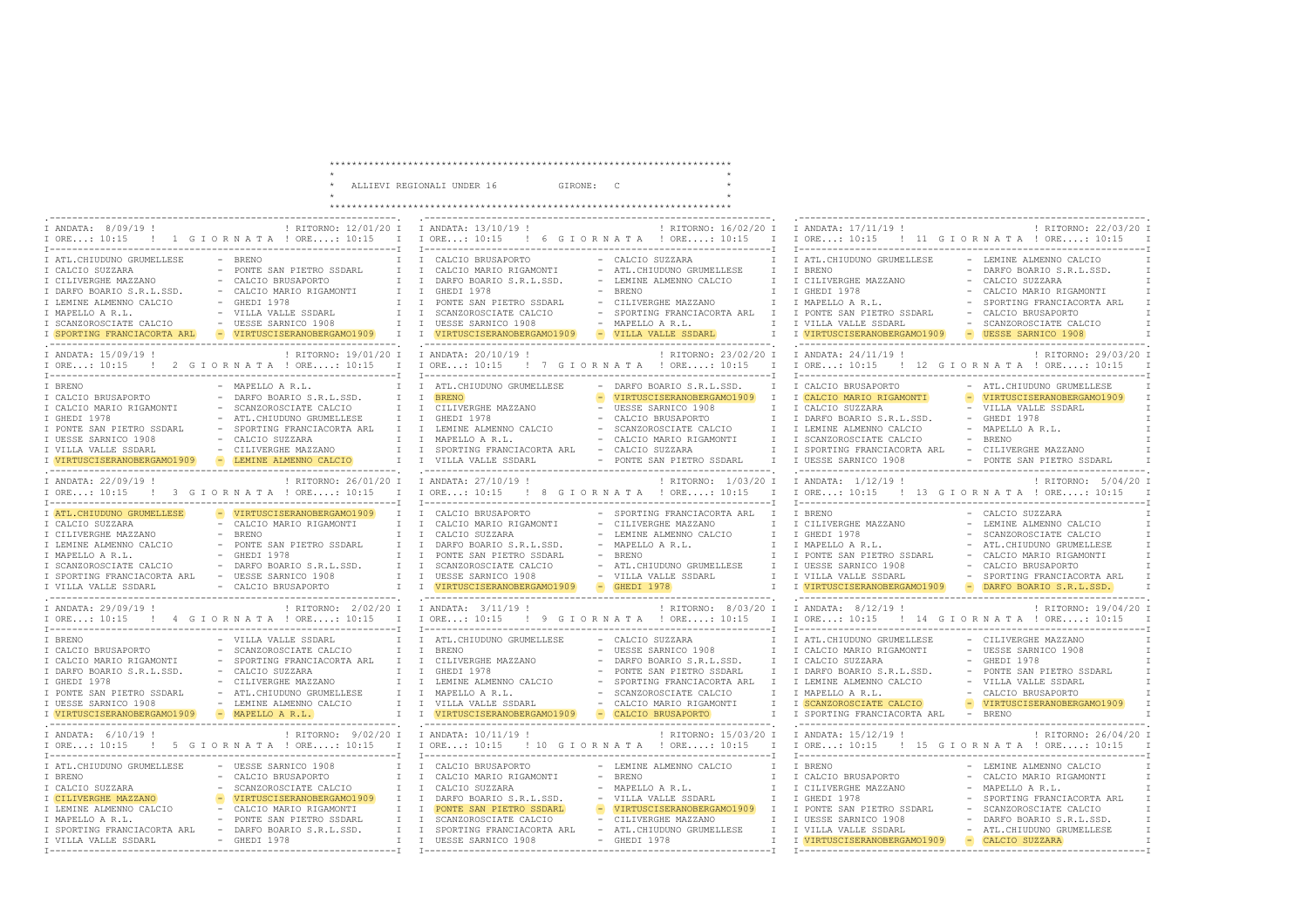| COMITATO                        |                                       | ELENCO |                | CAMPT<br>DA –<br>G T O C O                                       |                        |  |                                                    |                 |  |               |
|---------------------------------|---------------------------------------|--------|----------------|------------------------------------------------------------------|------------------------|--|----------------------------------------------------|-----------------|--|---------------|
| LOMBARDIA                       | GIRONE:<br>ALLIEVI REGIONALI UNDER 16 |        |                |                                                                  |                        |  |                                                    |                 |  |               |
| <b>SOCIETA</b><br>------------- |                                       |        |                | DENOMINAZIONE CAMPO                                              | LOCALITA' CAMPO        |  | TNDTRTZZO                                          | <b>TELEFONO</b> |  |               |
| ATL. CHIUDUNO GRUMELLESE        |                                       |        |                | 876   C.S. COMUNALE "L.LIBICO" N.2                               | GRUMELLO DEL MONTE     |  | 10:45   VIA DON PIETRO BELOTTI (E.A.)   035 832760 |                 |  |               |
| CALCIO SUZZARA                  |                                       |        |                | 2607   C.S.COMUNALE TABELLANO                                    | TABELLANO DI SUZZARA   |  | 15:00   VIA CAROBIO 64/A                           | 347 8020359     |  | <b>SABATO</b> |
| CILIVERGHE MAZZANO              |                                       |        |                | 1989   C.S.COMUNALE-CAMPO N.2(E.A.)                              | MAZZANO LOC. MOLINETTO |  | 9:00   VIA MAZZINI, 77                             |                 |  |               |
| DARFO BOARIO S.R.L.SSD.         |                                       |        |                | 1232   C.S.COMUN. "ANTISTADIO" (E.A.)                            | DARFO BOARIO TERME     |  | 17:30   VIA RIGAMONTI                              | 0364 535128     |  | <b>SABATO</b> |
| LEMINE ALMENNO CALCIO           |                                       |        |                | 1724   C.COM. "FRATELLI PEDRETTI" (E.A) ALMENNO SAN SALVATORE    |                        |  | $10:00$   VIA LEMEN                                | 349 8775470     |  |               |
| MAPELLO A R.L.                  |                                       |        |                | 2558   C.S.COMUNALE N. 2 (ERBA ARTIF.) MAPELLO                   |                        |  | 10:30   VIA DEL LAZZARINO, 1                       | 035 909147      |  |               |
| SCANZOROSCIATE CALCIO           |                                       |        |                | 1630   C.S.COMUNALE N.2 (ERBA ART.)                              | SCANZOROSCIATE         |  | 10:30   VIA POLCAREZZO 2                           | 335 7115479     |  |               |
| SPORTING FRANCIACORTA ARL       |                                       |        |                | 460   C.S.COMUNALE ADRO N.1 (E.A)                                | ADRO                   |  | 10:00   VIA TULLIO DANDOLO                         | 030 7997204     |  |               |
| <b>BRENO</b>                    |                                       |        | $395 \text{ }$ | COMUNALE (ERBA ARTIF.)                                           | LOVERE                 |  | 11:00   VIA PAGLIA 41                              | 347 6138711     |  |               |
| CALCIO BRUSAPORTO               |                                       |        |                | 1577   CENTRO SPORTIVO COM. (E.A.)                               | BAGNATICA              |  | 10:00   VIA PORTICO DEROGA                         |                 |  |               |
| CALCIO MARIO RIGAMONTI          |                                       |        |                | 1277   C.S. "ALDO PASOTTI" N.2 (E.A.) BRESCIA FRAZIONE BUFFALORA |                        |  | 9:00   VIA SERENISSIMA 34 PROROGA                  | 030 2312267     |  |               |
| GHEDI 1978                      |                                       |        |                | 1694   CENTRO SPORT. "OLIMPIA" N.2 E.A GHEDI                     |                        |  | 18:30   VIA OLIMPIA                                | 030 9050923     |  | <b>SABATO</b> |
| PONTE SAN PIETRO SSDARL         |                                       |        |                | 1400   CAMPO SPORTIVO COMUNALE                                   | PRESEZZO               |  | 15:00   VIA OLIMPIA 3                              | 035 463676      |  | <b>SABATO</b> |
| UESSE SARNICO 1908              |                                       |        |                | 665   C.S. COMUN. "BORTOLOTTI"1 (E.A.) SARNICO                   |                        |  | 10:45   VIA OLIMPIA 4                              | 035 911658      |  |               |
| VILLA VALLE SSDARL              |                                       |        |                | 726   CENTRO SPORTIVO COM. (E.A.)                                | VILLA D'ALME'          |  | 9:00   VIA RONCO BASSO 15                          | 0.35 6.37378    |  |               |
| VIRTUSCISERANOBERGAMO1909       |                                       |        |                | 216   COMUNALE "C.P.PIGNA"                                       | ALZANO LOMBARDO        |  | 15:00   VIA EUROPA 50                              | 035 516416      |  | <b>SABATO</b> |
|                                 |                                       |        |                |                                                                  |                        |  |                                                    |                 |  |               |

*La Società A.S.D. MAPELLO potrà utilizzare INDISTINTAMENTE i campi n° 2 codice 2558 (ERBA ARTIFICIALE) e n°1 codice 1578 La Società FC SSD SPORTING FRANCIACORTA ARL potrà utilizzare INDISTINTAMENTE i campi codice 460 (ERBA ARTIFICIALE) e codice 1586 La Società U.S.D. ATLETICO CHIUDUNO GRUMELLESE potrà utilizzare INDISTINTAMENTE i campi n°1 codice 1782 e n°2 codice 876 (ERBA ARTIFICIALE)*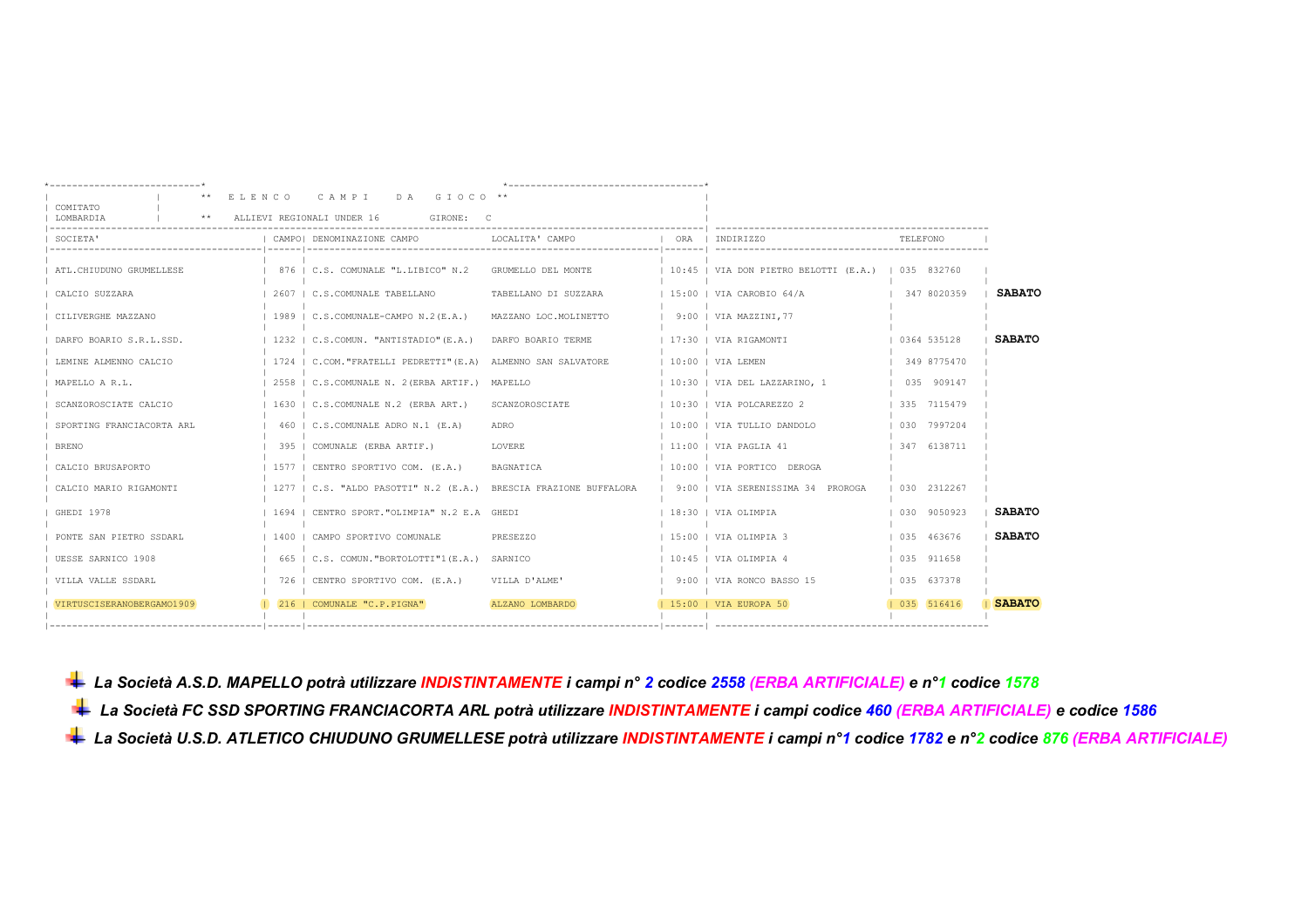k.

\* GIOVANISSIMI REG.UNDER15 ELITE GIRONE: B

 $\ddot{\phantom{1}}$ 

| ! RITORNO: 12/01/20 I<br>I ANDATA: 8/09/19 !<br>IORE: 10:15 !! GIORNATA ! ORE: 10:15                                                                                                                                                                                                                                                                                                                                                           | I ANDATA: 13/10/19 !<br>! RITORNO: 16/02/20 I<br>I ORE: 10:15 ! 6 G I O R N A T A ! ORE: 10:15<br>T                                                                                                                                                                                                                                                                                                                                                                                                                                                                                         | I ANDATA: 17/11/19 !<br>! RITORNO: 22/03/20 I<br>I ORE: 10:15 ! 11 G I O R N A T A ! ORE: 10:15                                                                                                                                                                                                                                                                                                                                                                 |
|------------------------------------------------------------------------------------------------------------------------------------------------------------------------------------------------------------------------------------------------------------------------------------------------------------------------------------------------------------------------------------------------------------------------------------------------|---------------------------------------------------------------------------------------------------------------------------------------------------------------------------------------------------------------------------------------------------------------------------------------------------------------------------------------------------------------------------------------------------------------------------------------------------------------------------------------------------------------------------------------------------------------------------------------------|-----------------------------------------------------------------------------------------------------------------------------------------------------------------------------------------------------------------------------------------------------------------------------------------------------------------------------------------------------------------------------------------------------------------------------------------------------------------|
| I AUSONIA 1931<br>PONTE SAN PIETRO SSDARL<br>I CALCIO BRUSAPORTO<br>- CIMIANO CALCIO S.S.D. ARL<br>I CITTA DI SEGRATE<br>- SPORTING FRANCIACORTA ARL<br>MAPELLO A R.L.<br>I ENOTRIA 1908 SSDARL<br>TRITIUM CALCIO 1908<br>MANTOVA 1911 SSD SRL<br>I UESSE SARNICO 1908<br>CREMA 1908 S.S.D.AR.L.<br>ATL. CHIUDUNO GRUMELLESE<br>I VILLA VALLE SSDARL<br>I VIRTUSCISERANOBERGAMO1909<br>DARFO BOARIO S.R.L.SSD.                                 | UESSE SARNICO 1908<br>ATL. CHIUDUNO GRUMELLESE<br>T<br>DARFO BOARIO S.R.L.SSD.<br>ENOTRIA 1908 SSDARL<br>$\top$<br>$\sim$ $-$<br>T<br>MANTOVA 1911 SSD SRL<br>CALCIO BRUSAPORTO<br>$\mathbb{I}$<br>T<br>MAPELLO A R.L.<br>VIRTUSCISERANOBERGAMO1909<br>T<br>PONTE SAN PIETRO SSDARL<br>CREMA 1908 S.S.D.AR.L.<br>$\mathbb{I}$<br>$\mathbb{I}$<br>T<br>$\mathbb{I}$<br>SPORTING FRANCIACORTA ARL<br>CIMIANO CALCIO S.S.D. ARL<br>CITTA DI SEGRATE<br>TRITIUM CALCIO 1908<br>$\mathbb{I}$<br>$\mathbb{I}$<br>VILLA VALLE SSDARL<br>- AUSONIA 1931<br>$\top$<br>______________________________ | I CALCIO BRUSAPORTO<br>- CITTA DI SEGRATE<br>I CIMIANO CALCIO S.S.D. ARL<br>- TRITIUM CALCIO 1908<br>I CREMA 1908 S.S.D.AR.L.<br>- VILLA VALLE SSDARL<br>MAPELLO A R.L.<br>I DARFO BOARIO S.R.L.SSD.<br>- VIRTUSCISERANOBERGAMO1909<br>I ENOTRIA 1908 SSDARL<br>I PONTE SAN PIETRO SSDARL<br>- ATL. CHIUDUNO GRUMELLESE<br>- MANTOVA 1911 SSD SRL<br>I SPORTING FRANCIACORTA ARL<br>I UESSE SARNICO 1908<br>- AUSONIA 1931<br>.<br>__________________________   |
| I ANDATA: 15/09/19 !<br>! RITORNO: 19/01/20 I<br>I ORE: 10:15 ! 2 G I O R N A T A ! ORE: 10:15                                                                                                                                                                                                                                                                                                                                                 | I ANDATA: 20/10/19 !<br>! RITORNO: 23/02/20 I<br>I ORE: 10:15 ! 7 G I O R N A T A ! ORE: 10:15<br>T                                                                                                                                                                                                                                                                                                                                                                                                                                                                                         | I ANDATA: 24/11/19 !<br>! RITORNO: 29/03/20 I<br>I ORE: 10:15 ! 12 G I O R N A T A ! ORE: 10:15                                                                                                                                                                                                                                                                                                                                                                 |
| - TRITIUM CALCIO 1908<br>I ATL.CHIUDUNO GRUMELLESE<br>- ENOTRIA 1908 SSDARL<br>I CIMIANO CALCIO S.S.D. ARL<br>T<br>- CALCIO BRUSAPORTO<br>I CREMA 1908 S.S.D.AR.L.<br>I DARFO BOARIO S.R.L.SSD.<br>CITTA DI SEGRATE<br>I MANTOVA 1911 SSD SRL<br>VIRTUSCISERANOBERGAMO1909<br>- VILLA VALLE SSDARL<br>I MAPELLO A R.L.<br>- UESSE SARNICO 1908<br>I PONTE SAN PIETRO SSDARL<br>I SPORTING FRANCIACORTA ARL<br>- AUSONIA 1931<br>-------------- | T<br>I AUSONIA 1931<br>- TRITIUM CALCIO 1908<br>- ATL. CHIUDUNO GRUMELLESE<br>$\mathbb{I}$<br>I CALCIO BRUSAPORTO<br>T<br>CIMIANO CALCIO S.S.D. ARL<br>DARFO BOARIO S.R.L.SSD.<br>T<br>CITTA DI SEGRATE<br>VIRTUSCISERANOBERGAMO1909<br>T<br>T<br>CREMA 1908 S.S.D.AR.L.<br>SPORTING FRANCIACORTA ARL<br>$\mathbb{I}$<br>ENOTRIA 1908 SSDARL<br>MANTOVA 1911 SSD SRL<br>$\mathbb{I}$<br>T<br>PONTE SAN PIETRO SSDARL<br>MAPELLO A R.L.<br>T<br>UESSE SARNICO 1908<br>- VILLA VALLE SSDARL                                                                                                   | I ATL. CHIUDUNO GRUMELLESE<br>- SPORTING FRANCIACORTA ARL<br>I AUSONIA 1931<br>- CALCIO BRUSAPORTO<br>I CITTA DI SEGRATE<br>- ENOTRIA 1908 SSDARL<br>I I MANTOVA 1911 SSD SRL<br>- DARFO BOARIO S.R.L.SSD.<br>I MAPELLO A R.L.<br>UESSE SARNICO 1908<br>I TRITIUM CALCIO 1908<br>- CREMA 1908 S.S.D.AR.L.<br>I VILLA VALLE SSDARL<br>- PONTE SAN PIETRO SSDARL<br>I VIRTUSCISERANOBERGAMO1909<br>- CIMIANO CALCIO S.S.D. ARL<br>------------------------------- |
| ! RITORNO: 26/01/20 I<br>I ANDATA: 22/09/19<br>I ORE: 10:15 ! 3 G I O R N A T A ! ORE: 10:15<br>.<br>The contract contract contract contract to the set of the set of the set of the set of the set of the set of t                                                                                                                                                                                                                            | I ANDATA: 27/10/19 !<br>! RITORNO: 1/03/20 I<br>I IORE: 10:15 ! 8 GIORNATA ! ORE: 10:15 I IORE: 10:15 ! 13 GIORNATA ! ORE: 10:15<br>Tububu budu budu budu bu                                                                                                                                                                                                                                                                                                                                                                                                                                | I ANDATA: 1/12/19 !<br>! RITORNO: 5/04/20 I                                                                                                                                                                                                                                                                                                                                                                                                                     |
| I AUSONIA 1931<br>DARFO BOARIO S.R.L.SSD.<br>CALCIO BRUSAPORTO<br>- PONTE SAN PIETRO SSDARL<br>I CIMIANO CALCIO S.S.D. ARL<br>- MAPELLO A R.L.<br>I CITTA DI SEGRATE<br>- MANTOVA 1911 SSD SRL<br>- CREMA 1908 S.S.D.AR.L.<br>I ENOTRIA 1908 SSDARL<br>I TRITIUM CALCIO 1908<br>- VILLA VALLE SSDARL<br>I UESSE SARNICO 1908<br>- SPORTING FRANCIACORTA ARL<br>- ATL. CHIUDUNO GRUMELLESE<br><b>UIRTUSCISERANOBERGAMO1909</b>                  | - ENOTRIA 1908 SSDARL<br>ATL. CHIUDUNO GRUMELLESE<br>T<br>DARFO BOARIO S.R.L.SSD.<br>$\sim$<br>CREMA 1908 S.S.D.AR.L.<br>$\mathbb{I}$<br>T<br>MANTOVA 1911 SSD SRL<br>$\sim$ $-$<br>CIMIANO CALCIO S.S.D. ARL<br>T<br>MAPELLO A R.L.<br>CITTA DI SEGRATE<br>$\mathbb{I}$<br>$\mathbb{I}$<br>SPORTING FRANCIACORTA ARL<br>PONTE SAN PIETRO SSDARL<br>$\mathbf{I}$<br>T<br>T<br>TRITIUM CALCIO 1908<br>UESSE SARNICO 1908<br>T<br>I I VILLA VALLE SSDARL<br>- CALCIO BRUSAPORTO<br>$\mathbb{I}$<br>$-$ AUSONIA 1931<br>I VIRTUSCISERANOBERGAMO1909                                            | I I CALCIO BRUSAPORTO<br>- UESSE SARNICO 1908<br>I CIMIANO CALCIO S.S.D. ARL<br>- CITTA DI SEGRATE<br>- VIRTUSCISERANOBERGAM01909<br>I CREMA 1908 S.S.D.AR.L.<br>I DARFO BOARIO S.R.L.SSD.<br>- ATL. CHIUDUNO GRUMELLESE<br>I ENOTRIA 1908 SSDARL<br>- AUSONIA 1931<br>I MANTOVA 1911 SSD SRL<br>- MAPELLO A R.L.<br>I PONTE SAN PIETRO SSDARL<br>- TRITIUM CALCIO 1908<br>- VILLA VALLE SSDARL<br>I SPORTING FRANCIACORTA ARL                                  |
| I ANDATA: 29/09/19 !<br>! RITORNO: 2/02/20 I<br>IORE: 10:15 ! 4 GIORNATA ! ORE: 10:15                                                                                                                                                                                                                                                                                                                                                          | I ANDATA: 3/11/19 !<br>! RITORNO: 8/03/20 I<br>I ORE: 10:15 ! 9 G I O R N A T A ! ORE: 10:15 I                                                                                                                                                                                                                                                                                                                                                                                                                                                                                              | I ANDATA: 8/12/19 !<br>! RITORNO: 19/04/20 I<br>I ORE: 10:15 ! 14 G I O R N A T A ! ORE: 10:15                                                                                                                                                                                                                                                                                                                                                                  |
| - CITTA DI SEGRATE<br>I ATL. CHIUDUNO GRUMELLESE<br>- CIMIANO CALCIO S.S.D. ARL<br>I CREMA 1908 S.S.D.AR.L.<br>- UESSE SARNICO 1908<br>I DARFO BOARIO S.R.L.SSD.<br>- AUSONIA 1931<br>I MANTOVA 1911 SSD SRL<br>I MAPELLO A R.L.<br>- TRITIUM CALCIO 1908<br>- ENOTRIA 1908 SSDARL<br>I PONTE SAN PIETRO SSDARL<br>I SPORTING FRANCIACORTA ARL<br>CALCIO BRUSAPORTO<br>- VIRTUSCISERANOBERGAMO1909<br>I VILLA VALLE SSDARL                     | T<br>$\mathbb{I}$<br>AUSONIA 1931<br>- CITTA DI SEGRATE<br>T<br>CALCIO BRUSAPORTO<br>TRITIUM CALCIO 1908<br>$\mathbb{I}$<br>CIMIANO CALCIO S.S.D. ARL<br>ATL. CHIUDUNO GRUMELLESE<br>T<br>T<br>CREMA 1908 S.S.D.AR.L.<br>MANTOVA 1911 SSD SRL<br>$\mathbb{I}$<br>T<br>ENOTRIA 1908 SSDARL<br>VILLA VALLE SSDARL<br>T<br>PONTE SAN PIETRO SSDARL<br>DARFO BOARIO S.R.L.SSD.<br>$\mathbb{I}$<br>SPORTING FRANCIACORTA ARL<br>MAPELLO A R.L.<br>$\mathbb{I}$<br>- VIRTUSCISERANOBERGAMO1909<br>UESSE SARNICO 1908<br>T                                                                         | I ATL. CHIUDUNO GRUMELLESE<br>- MANTOVA 1911 SSD SRL<br>I AUSONIA 1931<br>- CIMIANO CALCIO S.S.D. ARL<br>I CALCIO BRUSAPORTO<br>- MAPELLO A R.L.<br>- CREMA 1908 S.S.D.AR.L.<br>I CITTA DI SEGRATE<br>I TRITIUM CALCIO 1908<br>SPORTING FRANCIACORTA ARL<br>I UESSE SARNICO 1908<br>ENOTRIA 1908 SSDARL<br>I VILLA VALLE SSDARL<br>- DARFO BOARIO S.R.L.SSD.<br>I VIRTUSCISERANOBERGAMO1909<br>- PONTE SAN PIETRO SSDARL                                        |
| I ANDATA: 6/10/19 !<br>! RITORNO: 9/02/20 I<br>I ORE: 10:15 ! 5 G I O R N A T A ! ORE: 10:15                                                                                                                                                                                                                                                                                                                                                   | ! RITORNO: 15/03/20 I<br>I ANDATA: 10/11/19 !<br>I ORE: 10:15 ! 10 G I ORNATA ! ORE: 10:15 I                                                                                                                                                                                                                                                                                                                                                                                                                                                                                                | . I ANDATA: 15/12/19 !<br>! RITORNO: 03/05/20<br>I I ORE: 10:15<br>! 15 GIORNATA ! ORE: 10:15<br>T                                                                                                                                                                                                                                                                                                                                                              |
| I AUSONIA 1931<br>- ATL. CHIUDUNO GRUMELLESE<br>I CALCIO BRUSAPORTO<br>- DARFO BOARIO S.R.L.SSD.<br>I CIMIANO CALCIO S.S.D. ARL<br>- PONTE SAN PIETRO SSDARL<br>I CITTA DI SEGRATE<br>- VILLA VALLE SSDARL<br>I CREMA 1908 S.S.D.AR.L.<br>- MAPELLO A R.L.<br>I ENOTRIA 1908 SSDARL<br>- SPORTING FRANCIACORTA ARL<br>I UESSE SARNICO 1908<br>MANTOVA 1911 SSD SRL<br>- TRITIUM CALCIO 1908<br>I VIRTUSCISERANOBERGAMO1909                     | I ATL. CHIUDUNO GRUMELLESE<br>- CREMA 1908 S.S.D.AR.L.<br>$\top$<br>CITTA DI SEGRATE<br>UESSE SARNICO 1908<br>T<br>T<br>T<br>DARFO BOARIO S.R.L.SSD.<br>SPORTING FRANCIACORTA ARL<br>$\mathbb{I}$<br>T<br>MANTOVA 1911 SSD SRL<br>PONTE SAN PIETRO SSDARL<br>$\mathbb{I}$<br>T<br>MAPELLO A R.L.<br>AUSONIA 1931<br>$\top$<br>TRITIUM CALCIO 1908<br>ENOTRIA 1908 SSDARL<br>$\mathbb{I}$<br>$\mathbf{I}$<br>T<br>VILLA VALLE SSDARL<br>CIMIANO CALCIO S.S.D. ARL<br>$\mathbb{I}$<br>I VIRTUSCISERANOBERGAMO1909<br>CALCIO BRUSAPORTO                                                        | I-CIMIANO-CALCIO-S-S-B--ARL-------UESSE-SARNICO-1908--<br>I CREMA 1908 S.S.D.AR.L.<br>- AUSONIA 1931<br>I DARFO BOARIO S.R.L.SSD.<br>- TRITIUM CALCIO 1908<br>I ENOTRIA 1908 SSDARL<br>- CALCIO BRUSAPORTO<br>I MANTOVA 1911 SSD SRL<br>- VILLA VALLE SSDARL<br>I MAPELLO A R.L.<br>ATL. CHIUDUNO GRUMELLESE<br>I PONTE SAN PIETRO SSDARL<br>CITTA DI SEGRATE<br>- VIRTUSCISERANOBERGAMO1909<br>I SPORTING FRANCIACORTA ARL                                     |

 $\mathbf{a}$ 

 $\ddot{\phantom{1}}$